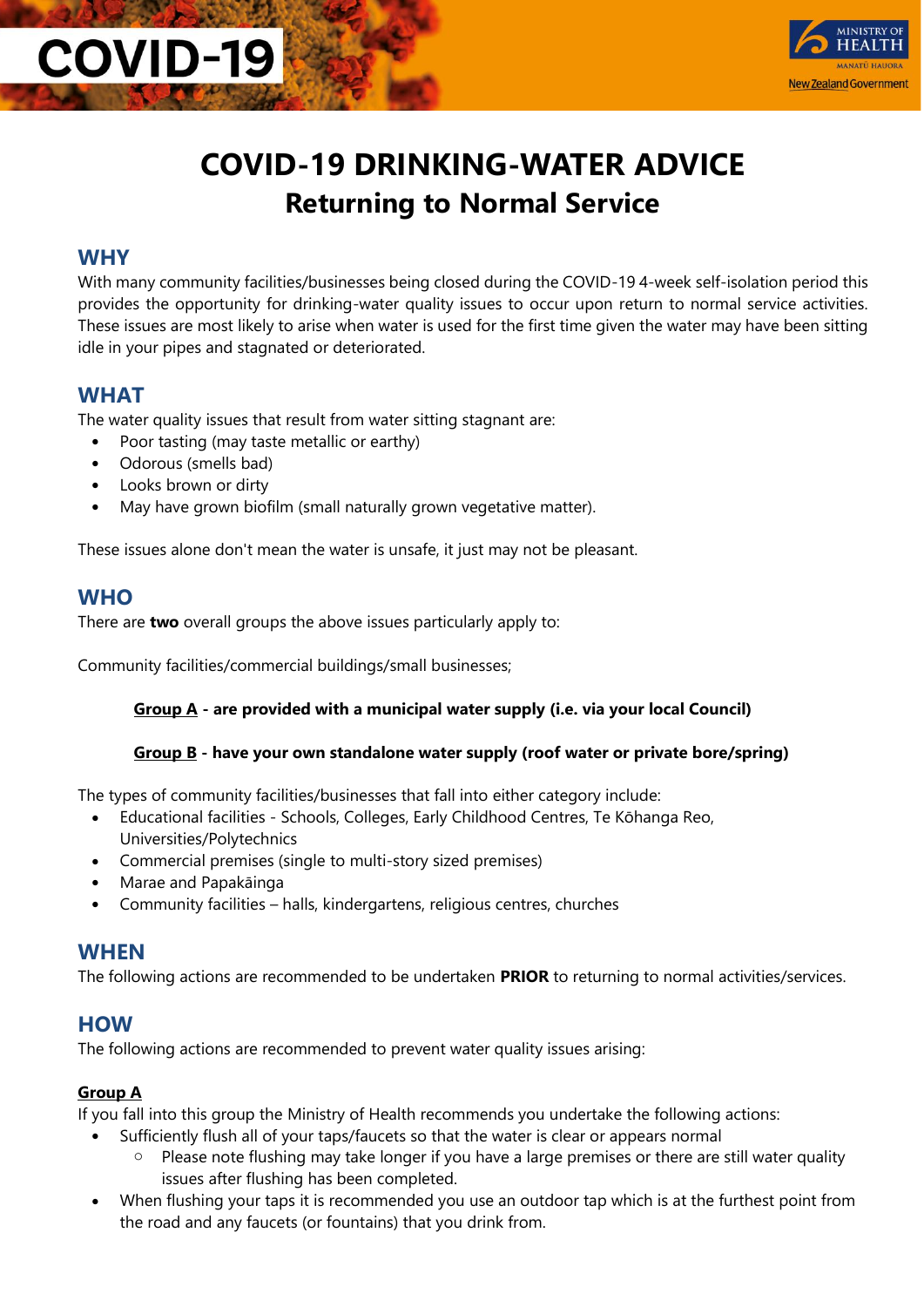# **COVID-19**



**IMPORTANT:** *Prior to undertaking any flushing please contact your local Council as they may need to advise of an appropriate day and time to flush your system so that this does not create demand issues for the whole supply.*

#### **Group B**

If you fall in to this group the Ministry of Health recommends you undertake the following actions:

- Check your water tanks for the following;
	- o Check your water tank has enough water to ensure you have adequate capacity/volume to operate upon return to normal service activities
	- $\circ$  Check for any observable physical matter in the tank (i.e. Animals / leaves etc)
- Check that all localised treatment systems are operating correctly such as;
	- o Pumps are working correctly
	- $\circ$  Filters are checked and that they are in good condition and operating correctly or have been replaced
	- o UV systems are turned on and working correctly
	- o There's sufficient chemical stocks for treating water (i.e. chlorine solutions)
- Check for any blockages, leaks or breaks in pipes and taps and fix these where required
- Sufficiently flush water so that is clear or appears normal
	- o When flushing water it is recommended you use a tap which is at the furthest point from your source/treatment.

*NOTE: it is recommended you run your treatment systems prior to returning to normal so that you know the system is working correctly in advance.*

If you are still having issues with maintaining your drinking-water quality after applying the above activities it is recommended that you contact your local Council OR water services provider for further advice and support.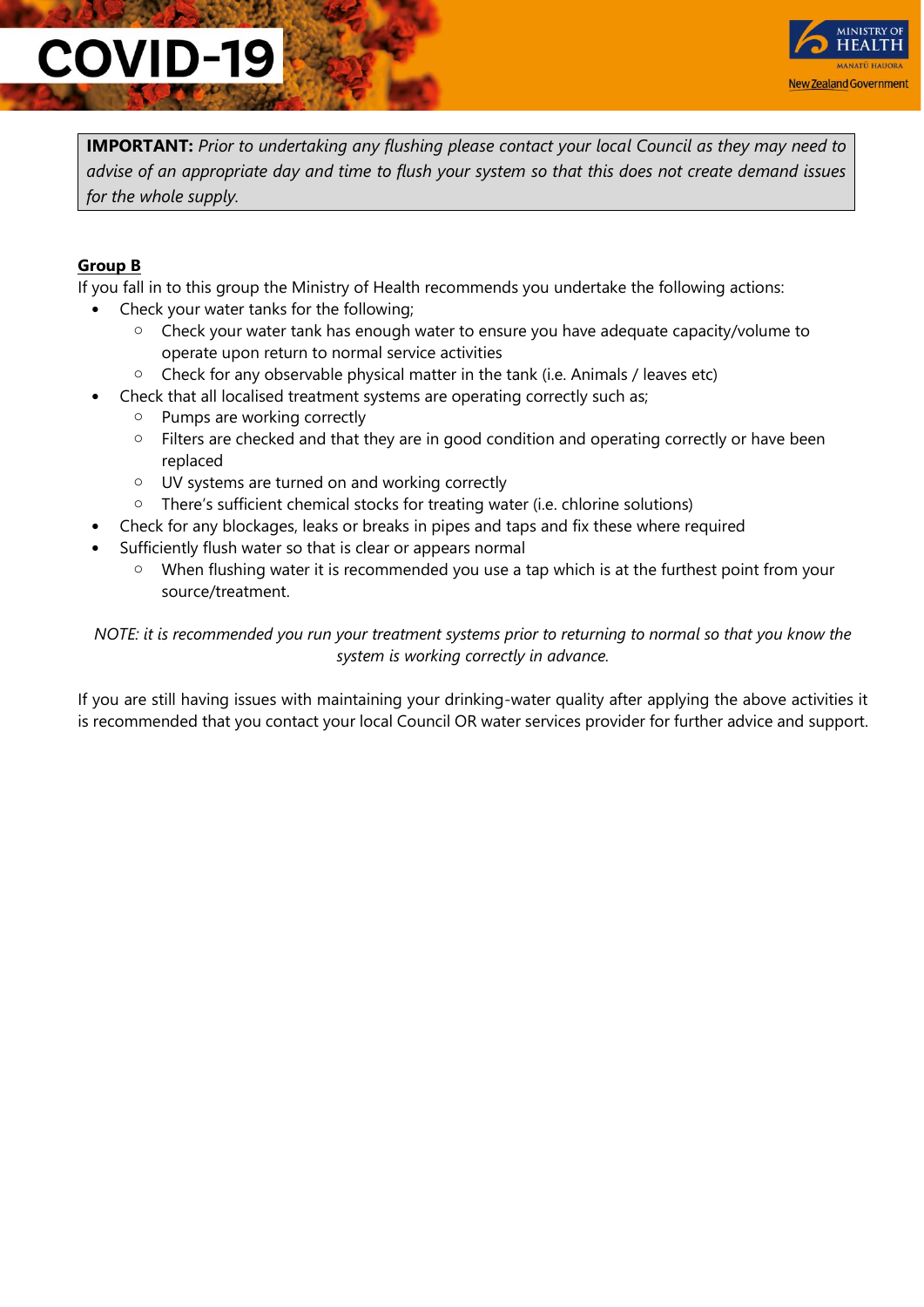# **COVID-19**



### **COVID-19 DRINKING-WATER ADVICE Questions and Answers (Q&A)**

#### **Who should I contact to find out about where my water supply comes from?**

Please contact your local Council as they will be able to advise you of this.

#### **Prior to lockdown the Council had water restrictions in place, do I still need to adhere to these?**

If you fall into **Group A** - **Yes**. Please contact your local Council directly as they will advise you of what rules/requirements may need to be applied PRIOR to implementing the actions listed in this guidance material.

If you fall into **Group B - No.** Although, you may want to ensure you have enough water (capacity/volume) to operate upon return to normal business.

#### **If I have been regularly using my taps during the 4-week self-isolation period – do I need to flush them?**

No. If you have been regularly using your water supply it is less likely that issues would have arisen.

#### **Why is my water still cloudy?**

Run your outside tap for a further 10 minutes and try it again. If the problem persists, please contact your local Council or water services provider.

#### **My water tastes funny?**

If it hasn't already, your water should return to its normal taste soon especially if you have applied the recommended activities.

#### **Do I need to get my water tested?**

If you fall into **Group B** it is recommended that you continue your normal sampling and monitoring practices.

#### **I'm on a water tank – is it safe to use?**

If your tank is filled by truck, the water should be safe to drink as this water should already be disinfected.

#### OR

If your tank is filled by rainwater, carry out the activities suggested. Alternatively, if you want to take further measures to safeguard your water supply tank you can use common household bleach from the supermarket. Bleach must be unperfumed (i.e. plain). Check the size of your tank in cubic meters (one cubic meter is 1,000 litres). Add 167ml of bleach per cubic meter, e.g. if you have a 22 cubic meter tank you must add 22 x 167 = 3.7 litres of bleach. Mix and leave for one hour before drinking (ideally leave overnight). If your tank is not full then you must adjust the amount of bleach to add, i.e. if you have a 22 cubic meter tank but it is only half full, then add  $0.5 \times 3.7 = 1.8$  litres of bleach.